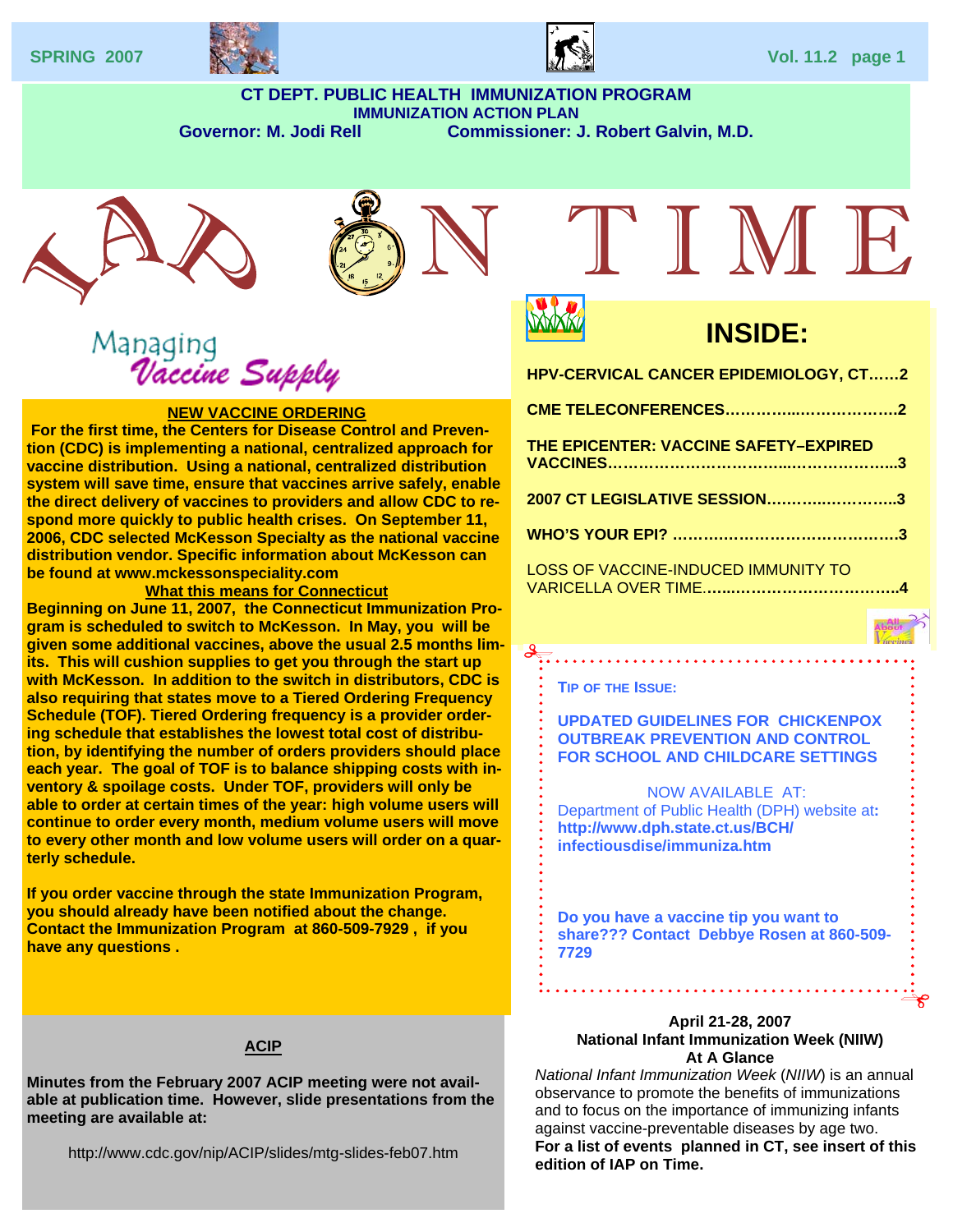



#### **Vaccine Formulation in Connecticut, 1994–2003 (adapted from CT Epide-HPV Vaccine Target Groups and Benefits: Cervical Cancer Epidemiology miologist Vol. 27 No. 2 Feb 2007) Reported by: L Sosa MD, J Hadler MD, MPH, Epidemiology and Emerging Infections Program, Connecticut Department of Public Health.**

In June 2006, a vaccine was approved for protection against four types of Human Papillomavirus (HPV). The vaccine approval was reported in the Fall 2006 (Vol.10 No.1) IAP on Time.

To determine the potential benefits of HPV vaccine and identify target groups for vaccination, the CT Department of Public Health conducted a descriptive epidemiological analysis of the most recent 10 years of cervical cancer data from the Connecticut Tumor Registry. Only data on cervical cancer, not carcinoma in situ, was included in the analysis. For overall and late-stage disease, incidence rates and relative rates were analyzed by age, race, ethnicity and urban residence (residence in one of the five towns with >100,000 people). Incidence rates were calculated using census data and intercensus estimates.

A total of 1467 cases of malignant cervical cancer were diagnosed during 1994-2003 in Connecticut residents. Median age was 50 years (range: 18-104 years). Late – stage diagnoses accounted for 16% of all cases. At the time of this analysis, just over 1/3 of the patients in the database had died and at least 44% had a cause of death attributable to their cervical cancer diagnosis. An average of 147 cases were reported each year with an overall incidence rate of 8.4 cases per 100,0000 population (Figure 1.)

#### **Figure 1. Cervical Cancer Reports and Annual Incidence Rates, CT, 1994-2003**



Overall, persons of white race accounted for 84.5% of all cases, while persons of black race accounted for 12.5% of all cases. Cases described as being of Hispanic ethnicity increased from 7.1% in 1994 to 18.6% in 2003 (p<0.01). Overall incidence rates were higher for persons of Hispanic ethnicity, of black race, and for urban residents compared to the overall rate (10.0, 11.3 and 12.1/100,000 respectively).

Incidence rates for these three groups were analyzed for the latter five years of data (1999– 2003) and cases were divided by those younger than 40 years and those 40

#### **CME TELECONFERENCES IMMUNIZATIONS**

The State of CT, Department of Public Health and the American Academy of Pediatrics, CT Chapter announced their collaboration in sponsoring Continuing Medical Education teleconferences.

The first teleconference, Pertussis: Why all the Whoopla about Whoopping Cough was held March 1,2007. Over 90 registrations were re-

ceived. Listeners heard Dr Katrina Kretsinger from CDC and Dr Robert Baltimore from Yale University School of Medicine. The session is archived at the DPH and AAP websites for reference.:



DPH website: www.dph.state.ct.us/BCH/infectiousdise/immuniza.htm or

AAP website: www.ct-aap.org

Two additional teleconferences are scheduled for this year. Below is the scheduled topic, date, time and presenters. Also listed are details for tuning in and obtaining CME credits.

#### ⇒ **HPV: A New Era in Prevention of Cervical Cancer**

*Date and time:* Thursday, May 31, 2007 12:10–1:00 pm *Presenter:* Dr. Bill Atkinson, Medical Epidemiologist, CDC, Atlanta

#### ⇒ **Immunizations Across the Life Span: Adolescent Vaccines and Update on Daycare & School Regulations**

*Date and time:* Tuesday, September 25, 2007 12:10–1:00 pm *Presenter:* TBD, CDC, Atlanta

Dr. Jim Hadler, CT State Epidemiologist, DPH

#### **Audience:**

Pediatricians, family physicians, physician assistants, nurses, office staff

#### **Obtaining CME Credits:**

- Norwalk Hospital is accredited by the CT Medical Society to sponsor continuing medical education for physicians. Norwalk Hospital designates this continuing medical education activity for 1 credit hour in Category 1 of the Physicians Recognition award of the AMA.
- CEs for nurses are not available at this time.
- To earn CME credits: 1) register for the teleconference, 2) after listening to the teleconference submit the Evaluation Form to AAP, 3) a certificate for your CMEs will be mailed to the address on your Registration Form.

#### To Register:

Obtain a registration form by calling 860-509-7929

#### Fax the Registration Form to Melinda Mailhot at (860) 509-7945 or email to:

melinda.mailhot@po.state.ct.us by May 25th for the HPV session, and by September 20th for the Adolescent session. Receipt of your Registration Form will be confirmed by fax or email and you will receive instructions for connecting to the teleconference. Register early as there are a limited number of phone lines.

#### \*\*\* FOR MORE INFORMATION CALL:

MELINDA MAILHOT — DPH IMMUNIZATION PROGRAM AT (860) 509-7929 OR

*(Continued on page 4)*  JILL WOOD — AAP AT (860) 525-9738. \*\*\*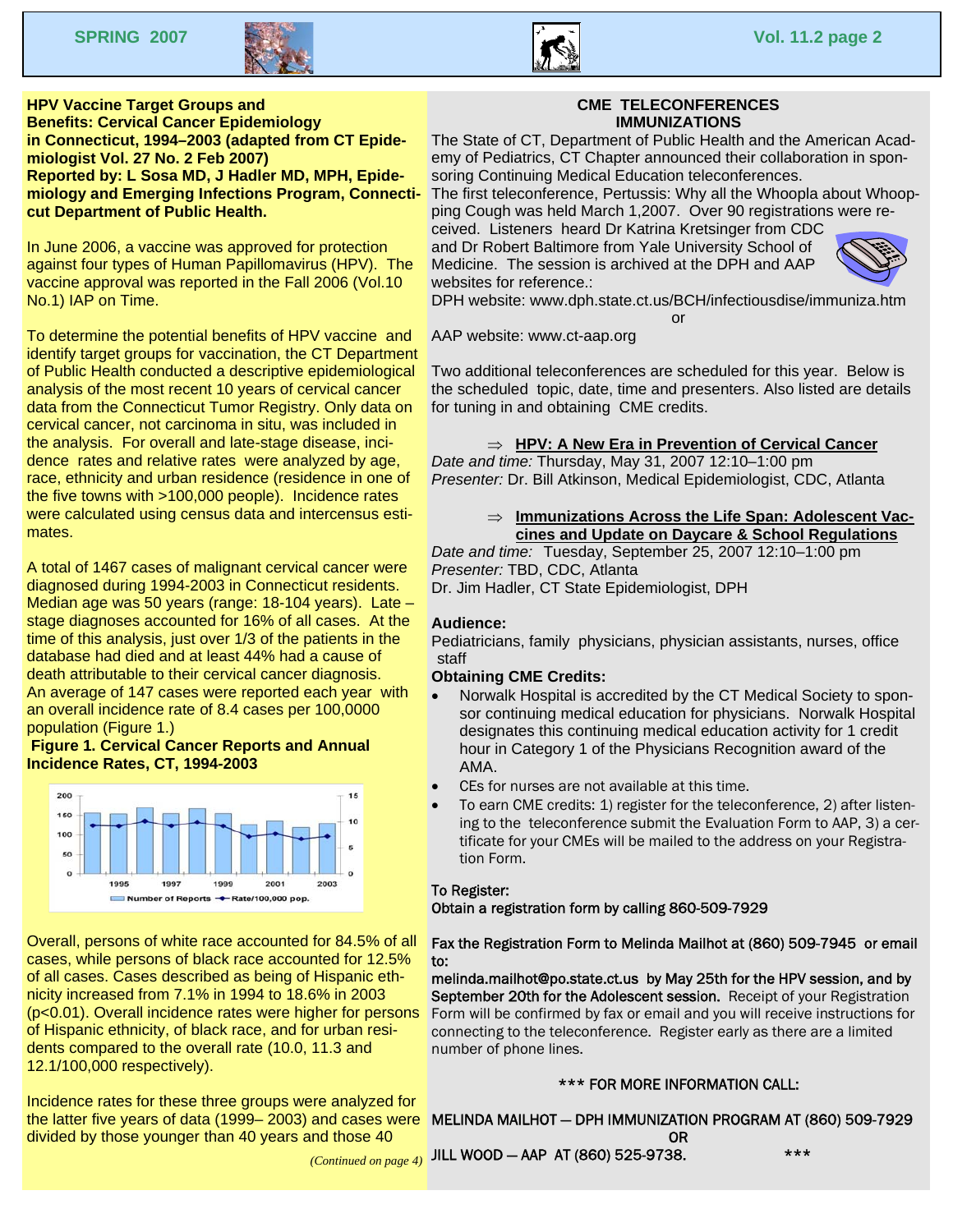



#### **Local IAP Coordinators Bridgeport**  Maritza Rosado (203)-372-5503

**Danbury**  Irene Litwak (203) 730-5240

**Hartford**  Leticia Marulanda (860) 547-1426 X7033

**Ledgelight**  Janice Loomis (860)447-2060 x110

> **Meriden**  Kate Baker (203) 630-4251

**Naugatuck Valley**  Elizabeth Green (203) 881-3255

**New Britain**  Ramona Anderson (860) 612-2777

**New Haven**  Jennifer Hall (203) 946-7097

**Northeast District**  Danielle DaSilva (860) 928-6541 X2013

> **Norwalk**  Pam Bates (203) 854-7728

> **Stamford**  Cinthia Vera (203) 977-5098

> **Torrington**  Sue Sawula (860) 489-0436

**Waterbury**  Randy York (203) 346-3907

**West Haven**  Betty Murphy (203) 937-3665

**Windham**  Karin Davis (860) 423-4534

**Other areas**  Johanna Castaneda (860) 509-7241

#### **VACCINE SAFETY**

Can you imagine having to say "I'm sorry Mrs. Johnson, you'll have to come back so I can give little Danny another shot. The one I gave today was expired."

Protect your patients, your practice, and your resources. **Don't let your vaccines expire.** 

Organization is the best way to prevent vaccines from meeting their expiration dates.

- ⇒ Order only what you'll use. Stockpiling vaccines leads to waste.
- $\Rightarrow$  Store vaccines in an orderly fashion, separated by their antigen type(s).
- ⇒ Place short-dated vaccines in front of longerdated vaccines, to be used first.
- $\Rightarrow$  Physically inventory and inspect expiration dates for each vaccine, every month.
- ⇒ Remove expired vaccines from cold storage to avoid inadvertent use.

#### Notes:

- ♦ Expired vaccine should be returned to the Immunization Program with a completed vaccine return form.
- If you notice during your monthly inventory that vaccines will be expiring in 2-3 months, move them to another VFC practice that will be able to use the vaccines before they spoil. (*Copy CT DPH on the transfer form.*)
- ♦ If you need to order vaccines but know that you will not use a whole box, call a neighboring VFC practice and share a box. (*Copy CT DPH on the transfer form*)

If you need assistance finding a home for your expiring vaccines, call the CT Immunization Program and ask your Field Epidemiologist for assistance.

#### WHO'S YOUR FIELD EPIDEMIOLOGIST???

**Northwest CT Susan Yurasevecz 860-509-7944** 

**North Central CT Linda Greengas 860-509-7929** 

**Eastern CT Sharon Dunning 860-509-7757** 

**Southwest CT Kathy Kudish 860-509-8080** 

**SouthCentral CT Stephanie Poulin 860-509-7811** 



LEGISLATIVE SESSION 2007

The current Connecticut state legislative session has a number of proposed bills with implications for immunizations . Below are bill numbers that have the potential to effect immunizations statewide.

To follow the progress of each bill, go to http://www.cga.ct.

Insert the bill number in the box <number>, at the top of the page.

#### **HPV VACCINE**

**SB 86** ; AN ACT ESTABLISHING STAN-DARDS FOR EARLY IMMUNIZATION AGAINST HUMAN PAPILLOMA VIRUS.

**HB 5485;** AN ACT CONCERNING HUSKY PLAN, PART A AND PART B COVERAGE FOR THE HUMAN PAPILLOMA VIRUS VACCINE.

**HB 6085**; AN ACT CONCERNING AN APPRO-PRIATION FOR INCREASING AWARENESS ABOUT HUMAN PAPILLOMA VIRUS AND CERVICAL CANCER.

**HB 6977**; AN ACT CONCERNING PREVEN-TION STRATEGIES FOR DISEASES CAUSED BY HUMAN PAPILLOMA VIRUS.

#### **INFLUENZA VACCINE**

**SB00189**; AN ACT ALLOWING MEDICAL AS-SISTANTS TO ADMINISTER INFLUENZA VACCINE.

**SB01124**; AN ACT PROVIDING ESSENTIAL PLANNING FOR CATASTROPHIC EVENTS IMPACTING THE STATE.

**SB01195**; AN ACT CONCERNING ADMINI-STRATION OF INFLUENZA AND PNEUMO-COCCAL POLYSACCHARIDE VACCINES BY LICENSED HOME HEALTH CARE AGENCY STAFF.

**HB 05512**; AN ACT ESTABLISHING A BULK PURCHASING INFLUENZA VACCINE PILOT PROGRAM.